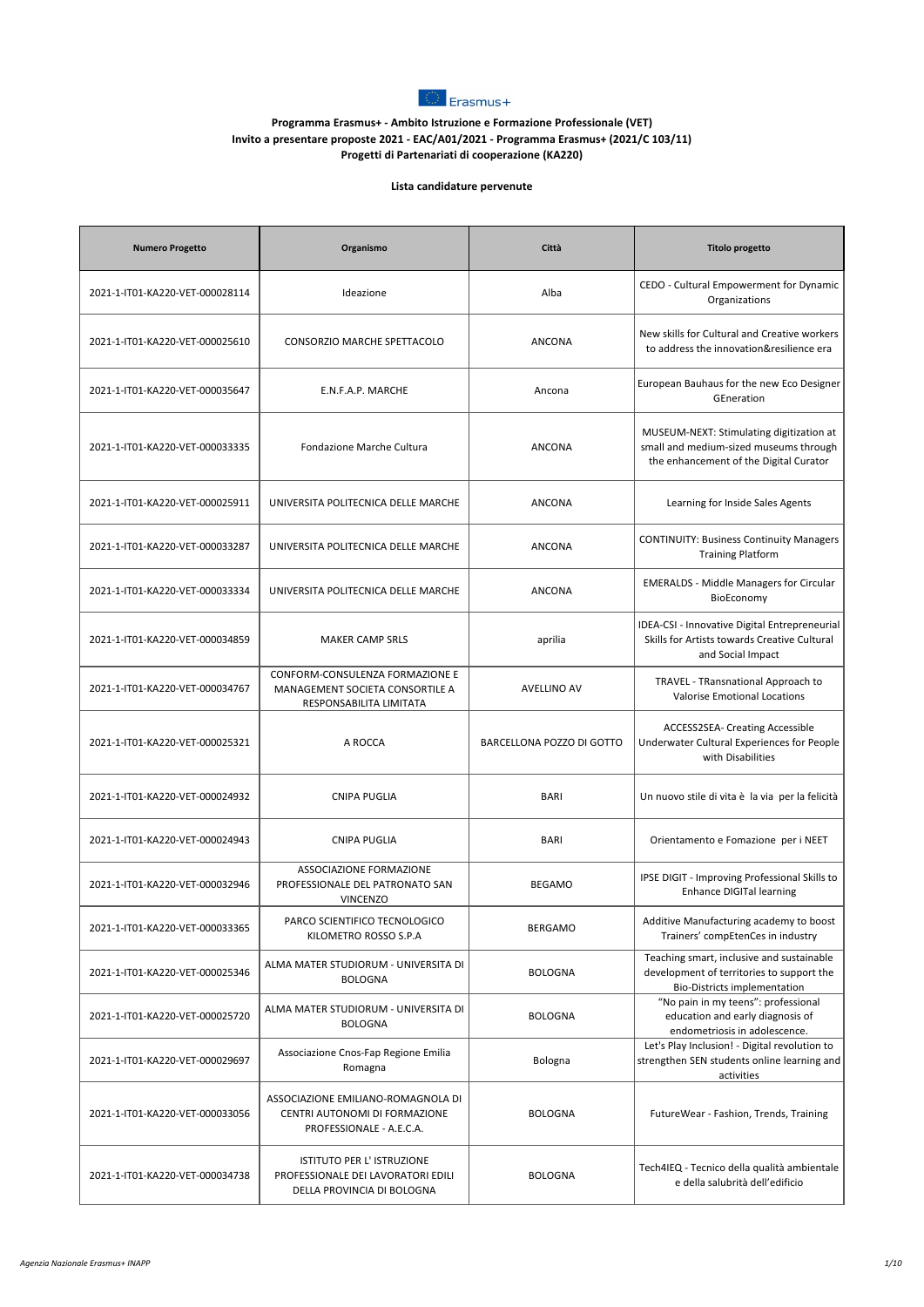| <b>Numero Progetto</b>          | Organismo                                                            | Città              | <b>Titolo progetto</b>                                                                                                                                                                                                                                                    |
|---------------------------------|----------------------------------------------------------------------|--------------------|---------------------------------------------------------------------------------------------------------------------------------------------------------------------------------------------------------------------------------------------------------------------------|
| 2021-1-IT01-KA220-VET-000029943 | Istituto per la Formazione, l'Occupazione e<br>la Mobilità           | Bologna            | Green skills for future Tourism                                                                                                                                                                                                                                           |
| 2021-1-IT01-KA220-VET-000024949 | KILOWATT soc coop                                                    | Bologna            | MAPS - Migrant And enterPriSe                                                                                                                                                                                                                                             |
| 2021-1-IT01-KA220-VET-000029590 | REGIONE EMILIA ROMAGNA                                               | <b>BOLOGNA</b>     | Approccio dialogico per integrare il lavoro<br>multiprofessionale in contesti educativi,<br>sanitari e sociali /<br>Dialogic approach to integrate multi-<br>professional work in educational, health and<br>social sectors. Training of governance groups<br>and tutors. |
| 2021-1-IT01-KA220-VET-000033288 | Centro Formativo Provinciale G. Zanardelli                           | <b>Brescia</b>     | Towards Variable-Access & Digitalization of<br>Wellness Courses in VET                                                                                                                                                                                                    |
| 2021-1-IT01-KA220-VET-000033021 | SOCIETA' COOPERATIVA SOCIALE FERRANTE<br><b>APORTI</b>               | <b>BRINDISI</b>    | Together It's Possible                                                                                                                                                                                                                                                    |
| 2021-1-IT01-KA220-VET-000033064 | Associazione Studio L&P (Learning &<br>Progress)                     | CAGLIARI           | IRIS-International Resources In System                                                                                                                                                                                                                                    |
| 2021-1-IT01-KA220-VET-000032964 | I.E.R.F.O.P. ONLUS                                                   | Cagliari           | VELA - VET Empowerment through<br>innovative and inclusive Learning<br>Approaches"                                                                                                                                                                                        |
| 2021-1-IT01-KA220-VET-000033112 | I.E.R.F.O.P. ONLUS                                                   | Cagliari           | Promoting people with disabilities'<br>employment by enhancing their digital skills<br>and competences to support a remote                                                                                                                                                |
| 2021-1-IT01-KA220-VET-000025302 | ANCI SARDEGNA                                                        | <b>CAGLIARI CA</b> | VIRIDIS LOCI (VL) - Green place                                                                                                                                                                                                                                           |
| 2021-1-IT01-KA220-VET-000033032 | Roscioli Development srl                                             | Campli             | PROactive auTOmoTive workers mastering<br>dYnamic future PErspectives                                                                                                                                                                                                     |
| 2021-1-IT01-KA220-VET-000032949 | ilmiolavoro srl                                                      | Campli (TE)        | USING REframed Skills in Senior HOusing<br>CAre                                                                                                                                                                                                                           |
| 2021-1-IT01-KA220-VET-000025404 | Soccorso Clown Societa Cooperativa Sociale<br>Impresa Sociale E.T.S. | Carmignano (PO)    | Virtual Healthcare Clown                                                                                                                                                                                                                                                  |
| 2021-1-IT01-KA220-VET-000034635 | ANZIANI E NON SOLO SOCIETA<br><b>COOPERATIVA SOCIALE</b>             | <b>CARPI MO</b>    | EU-HumanOld - Bringing A European<br>Approach to Humanistic Care for Older<br>Adults                                                                                                                                                                                      |
| 2021-1-IT01-KA220-VET-000033106 | LUM Giuseppe Degennaro                                               | CASAMASSIMA (BA)   | The innovative VET Curriculum for the Public<br>Procurement of Innovation Manager                                                                                                                                                                                         |
| 2021-1-IT01-KA220-VET-000025563 | Ordine dei Medici Veterinari della Provincia<br>di Caserta           | CASERTA            | Regolamentazioni e conoscenze europee<br>rivolte agli operatori zootecnici integrando e<br>aggiornando la formazione dei veterinari<br>aziendali                                                                                                                          |
| 2021-1-IT01-KA220-VET-000034869 | Paradigma                                                            | Caserta            | Formazione per Accrescere la<br>Consapevolezza e l'Inclusione dei<br>Transgender                                                                                                                                                                                          |
| 2021-1-IT01-KA220-VET-000034658 | Re.Ri.F. srl                                                         | Caserta            | DEEP                                                                                                                                                                                                                                                                      |
| 2021-1-IT01-KA220-VET-000034870 | SPAZIO DONNA ODV                                                     | CASERTA            | Training Route Using Synergic Tools                                                                                                                                                                                                                                       |
| 2021-1-IT01-KA220-VET-000033291 | LA ROTTA DEI FENICI                                                  | CASTELVETRANO      | U-Mar - Enhancing underwater archeology<br>to make it an innovative tool for developing<br>sustainable & creative tourism                                                                                                                                                 |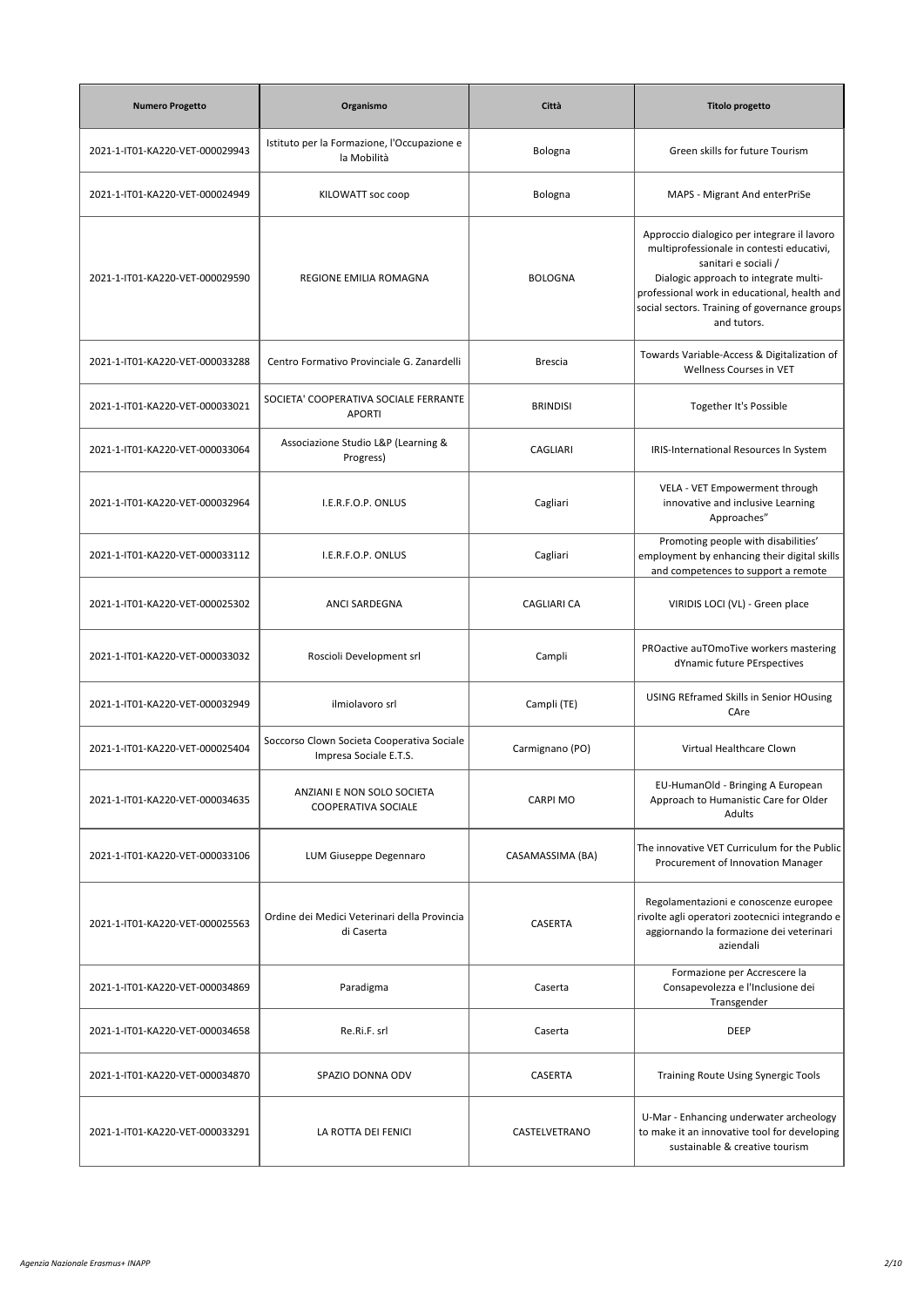| <b>Numero Progetto</b>          | Organismo                                                                                                                             | Città             | <b>Titolo progetto</b>                                                                                                                                                |
|---------------------------------|---------------------------------------------------------------------------------------------------------------------------------------|-------------------|-----------------------------------------------------------------------------------------------------------------------------------------------------------------------|
| 2021-1-IT01-KA220-VET-000034873 | Accademia Abadir (ente gestore R.AR.A. SRL)                                                                                           | CATANIA           | NeoVilago: Empowering hamlets in the 21st<br>Century (through social-innovation,<br>sustainable strategies and civic<br>crowdfunding)                                 |
| 2021-1-IT01-KA220-VET-000024928 | Cooperazione Paesi Emergenti                                                                                                          | Catania           | N.e.w. EU                                                                                                                                                             |
| 2021-1-IT01-KA220-VET-000030372 | <b>IIS MARCONI-MANGANO</b>                                                                                                            | Catania           | FASHION AND SUSTAINABILITY                                                                                                                                            |
| 2021-1-IT01-KA220-VET-000028183 | Associazione di Volontariato Terra<br>Metelliana                                                                                      | Cava de' Tirreni  | <b>Business Challenges Leading to Employability</b><br>through eco-innovAtioNs                                                                                        |
| 2021-1-IT01-KA220-VET-000033123 | <b>CENTOFORM SRL</b>                                                                                                                  | <b>CENTO FE</b>   | TICHE (Academy): Training Innovation for<br>Circularity and Holistic economies                                                                                        |
| 2021-1-IT01-KA220-VET-000034680 | Centro Formazione Professionale Cebano<br>Monregalese scarl                                                                           | Ceva              | <b>STEREOVET</b>                                                                                                                                                      |
| 2021-1-IT01-KA220-VET-000028046 | <b>IIS LUIGI DI SAVOIA</b>                                                                                                            | <b>CHIETI</b>     | Un framework sulla Didattica a distanza                                                                                                                               |
| 2021-1-IT01-KA220-VET-000034806 | FONDAZIONE HALLGARTEN-FRANCHETTI<br>CENTRO STUDI VILLA MONTESCA                                                                       | Città di Castello | Innovative Skills For Benefit Companies                                                                                                                               |
| 2021-1-IT01-KA220-VET-000033107 | PRISM IMPRESA SOCIALE S.R.L.                                                                                                          | <b>ENNA EN</b>    | Enhancing experiential and relational<br>tourism in rural and coastal areas in Europe                                                                                 |
| 2021-1-IT01-KA220-VET-000033333 | CEDIT- CENTRO DIFFUSIONE<br>IMPRENDITORIALE DELLA TOSCANA SCARL                                                                       | <b>FIRENZE</b>    | #DIGITALSEE -Innovative Solutions for Virtual<br>and Blended Work-based Learning in<br>eCommerce                                                                      |
| 2021-1-IT01-KA220-VET-000033237 | CLUB REGIONALE UCAI TOSCANA APS                                                                                                       | <b>FIRENZE</b>    | From reception to return. Training tools and<br>methods in construction sector for migrant<br>communities                                                             |
| 2021-1-IT01-KA220-VET-000032968 | CO&SO -CONSORZIO PER LA COOPERAZIONE<br>E LA SOLIDARIETA'-CONSORZIO DI<br>COOPERATIVE SOCIALI-SOCIETA'<br><b>COOPERATTIVA SOCIALE</b> | <b>FIRENZE</b>    | Green VET Choices - Fighting climate change<br>and fostering innovation by increasing<br>interest in green VET professions through<br>empowering digital storytelling |
| 2021-1-IT01-KA220-VET-000032953 | IAL Toscana Innovazione Apprendimento<br>Lavoro srl. Impresa Sociale                                                                  | Firenze           | STAND4U - Building knowledge on social<br>dialogue in VET students                                                                                                    |
| 2021-1-IT01-KA220-VET-000025427 | CONFEDERAZIONE ITALIANA AGRICOLTORI<br><b>TOSCANA</b>                                                                                 | <b>FLORENCE</b>   | Still Tourism Around Yard                                                                                                                                             |
| 2021-1-IT01-KA220-VET-000025480 | DISTRETTO AGROALIMENTARE REGIONALE<br><b>SCRL</b>                                                                                     | foggia            | Integrating Innovations for Sustainable Wine<br>Tourism                                                                                                               |
| 2021-1-IT01-KA220-VET-000033315 | ROMAGNA TECH SOCIETA CONSORTILE PER<br><b>AZIONI</b>                                                                                  | <b>FORLI</b>      | Circular design: Skills for future people                                                                                                                             |
| 2021-1-IT01-KA220-VET-000033164 | Terra di Tutti SRL Impresa Sociale                                                                                                    | Gallicano         | INTERCULTURAL CRAFT: A BRIDGE BETWEEN<br>TRADITIONAL KNOWINGS AND CULTURES                                                                                            |
| 2021-1-IT01-KA220-VET-000033259 | SCUOLA DI ROBOTICA                                                                                                                    | <b>GENOVA</b>     | Training in Innovative and Sustainable<br>Packaging Design - Embracing the impact of<br>COVID-19 in e-commerce                                                        |
| 2021-1-IT01-KA220-VET-000028100 | ARTE E FEDE                                                                                                                           | <b>GERACE</b>     | Advanced e-Learning for Cultural Heritage<br><b>Restorers Specialisation</b>                                                                                          |
| 2021-1-IT01-KA220-VET-000034814 | ISTITUTO OMNICOMPRENSIVO DI GIANO<br>DELL'UMBRIA-BASTARDO                                                                             | GIANO DELL'UMBRIA | 3D technologies competence building for<br>VET teachers                                                                                                               |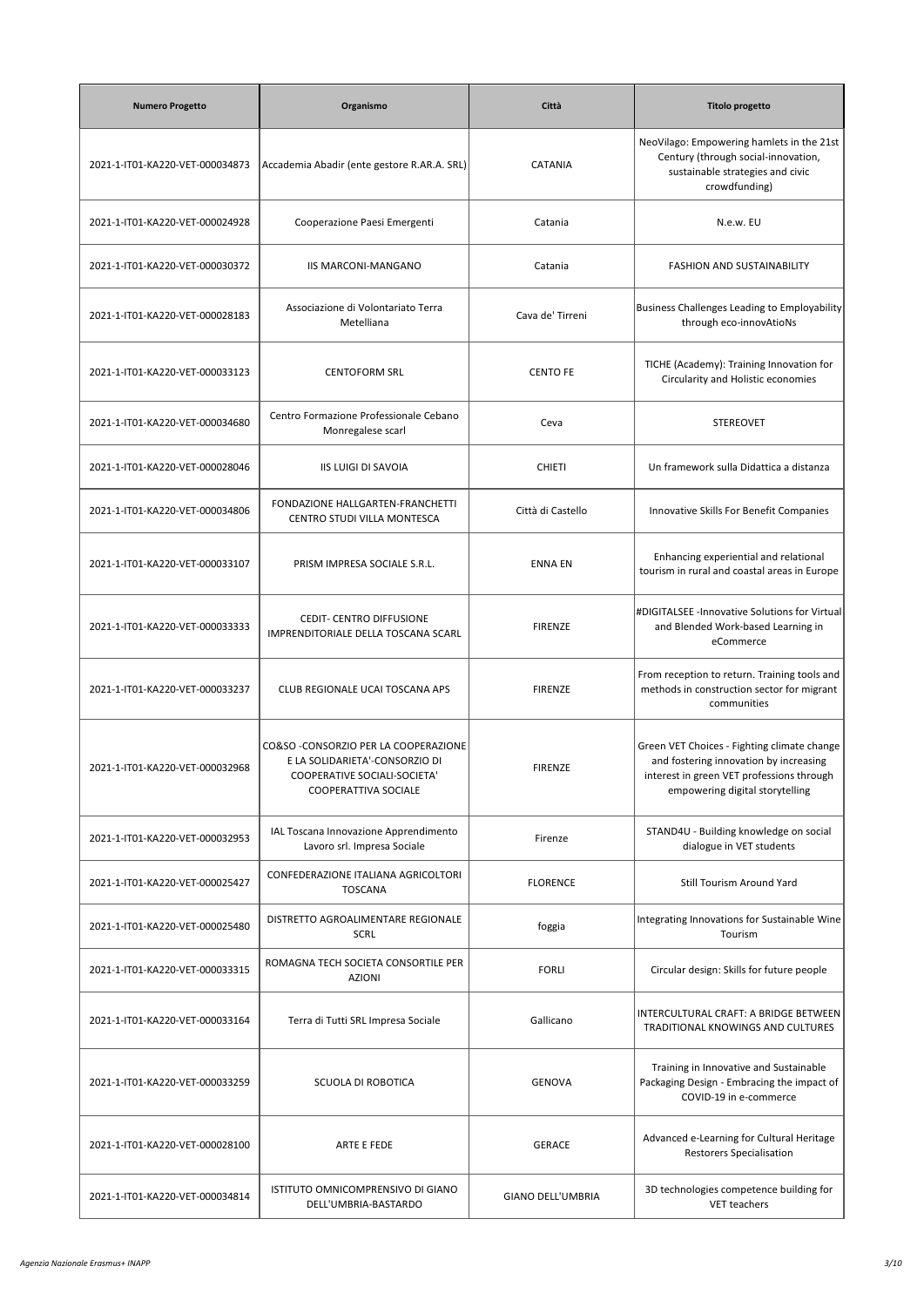| <b>Numero Progetto</b>          | Organismo                                                                                                                              | Città                        | <b>Titolo progetto</b>                                                                                                |
|---------------------------------|----------------------------------------------------------------------------------------------------------------------------------------|------------------------------|-----------------------------------------------------------------------------------------------------------------------|
| 2021-1-IT01-KA220-VET-000028053 | I.I.S.S. "Mazzei - Sabin"                                                                                                              | Giarre                       | Health4Planet                                                                                                         |
| 2021-1-IT01-KA220-VET-000025339 | I.I.S.S. "Licei Canudo-Marone"- ITI "Galilei"                                                                                          | <b>GIOIA DEL COLLE</b>       | Creative Digital Teaching for VET teachers                                                                            |
| 2021-1-IT01-KA220-VET-000034736 | Istituto d'Istruzione Superiore Crocetti-<br>Cerulli                                                                                   | Giulianova                   | Innovative Teaching Methodologies in<br>Hospitality Schools for Inclusive Education                                   |
| 2021-1-IT01-KA220-VET-000033342 | Associazione Santacristina Centro Teatrale                                                                                             | Gubbio                       | Caught in the Act                                                                                                     |
| 2021-1-IT01-KA220-VET-000033232 | FINANCIAL & CAPITAL ADVISOR S.R.L.                                                                                                     | LATINA                       | Innovative Advanced Advisory                                                                                          |
| 2021-1-IT01-KA220-VET-000025037 | AFORISMA SOCIETA' COOPERATIVA                                                                                                          | Lecce                        | <b>GREET: GREening with EducaTion</b>                                                                                 |
| 2021-1-IT01-KA220-VET-000033077 | European Lighting Cluster Alliance - ELCA                                                                                              | Levada di Piombino Dese (PD) | Bridging sustainable lighting and value<br>preservation of cultural buildings                                         |
| 2021-1-IT01-KA220-VET-000034788 | PROVINCIA DI LIVORNO SVILUPPO SRL                                                                                                      | <b>LIVORNO</b>               | Improving Industry 4.0 by Professionals on<br>Robotics - I-ProRobot                                                   |
| 2021-1-IT01-KA220-VET-000033305 | Istituto per la Ricerca Scientifica in<br>Psichiatria e Neuroscienze - Fondazione BRF<br>Onlus                                         | Lucca                        | GLIDE-19: Global lessons of the COVID-19<br>pandemic: learning from prevention to long-<br>term care                  |
| 2021-1-IT01-KA220-VET-000025918 | UNIVERSITA DEGLI STUDI DI MACERATA                                                                                                     | MACERATA                     | Riattivare il Turismo dopo un disastro<br>Naturale                                                                    |
| 2021-1-IT01-KA220-VET-000034855 | Casa Netural                                                                                                                           | matera                       | Open School for Village Hosts                                                                                         |
| 2021-1-IT01-KA220-VET-000033212 | studio risorse s.r.l.                                                                                                                  | matera                       | Laboratori interculturali per l'inclusione dei<br>migranti                                                            |
| 2021-1-IT01-KA220-VET-000033256 | CONSORZIO MATERAHUB INDUSTRIE<br><b>CULTURALI E CREATIVE</b>                                                                           | <b>MATERA MT</b>             | <b>Digital Stories</b>                                                                                                |
| 2021-1-IT01-KA220-VET-000033263 | L'Albero, associazione culturale                                                                                                       | Melfi, Potenza               | Get Away With Opera                                                                                                   |
| 2021-1-IT01-KA220-VET-000033053 | FONDAZIONE ACCADEMIA D'ARTI E<br>MESTIERI DELLO SPETTACOLO TEATRO ALLA<br><b>SCALA</b>                                                 | Milan                        | SLAC - Skills Live After Corona                                                                                       |
| 2021-1-IT01-KA220-VET-000033302 | ASSISTAL - Associazione Nazionale<br>Costruttori di Impianti e dei Servizi di<br>Efficienza Energetica - ESCo e Facility<br>Management | Milano                       | European training for energy community<br>managers                                                                    |
| 2021-1-IT01-KA220-VET-000028170 | Crs Laghi srl                                                                                                                          | Milano                       | DI-AGORA - DigitAl skills and professional<br>competences for the GrOwth of female<br>EntRepreneurship in virtual erA |
| 2021-1-IT01-KA220-VET-000028010 | ECOLE - ENTI CONFINDUSTRIALI LOMBARDI<br>PER L'EDUCATION - SOCIETA' CONSORTILE A<br>R.L.                                               | <b>MILANO</b>                | C-DISK - Certify Digital Soft sKills                                                                                  |
| 2021-1-IT01-KA220-VET-000025562 | ENTE MORALE GIACOMO FELTRINELLI PER L<br>INCREMENTO DELL ISTRUZIONE TECNICA                                                            | Milano                       | Circular Lab - social inclusion through digital<br>inclusion                                                          |
| 2021-1-IT01-KA220-VET-000029457 | <b>FONDAZIONE LUIGI CLERICI</b>                                                                                                        | <b>MILANO</b>                | INNOVATIVE VET SOLUTIONS FOR<br>IMPROVEMENT OF QUALIFICATION OF<br>COMMUNITY-BASED CHILDCARE PROVIDERS                |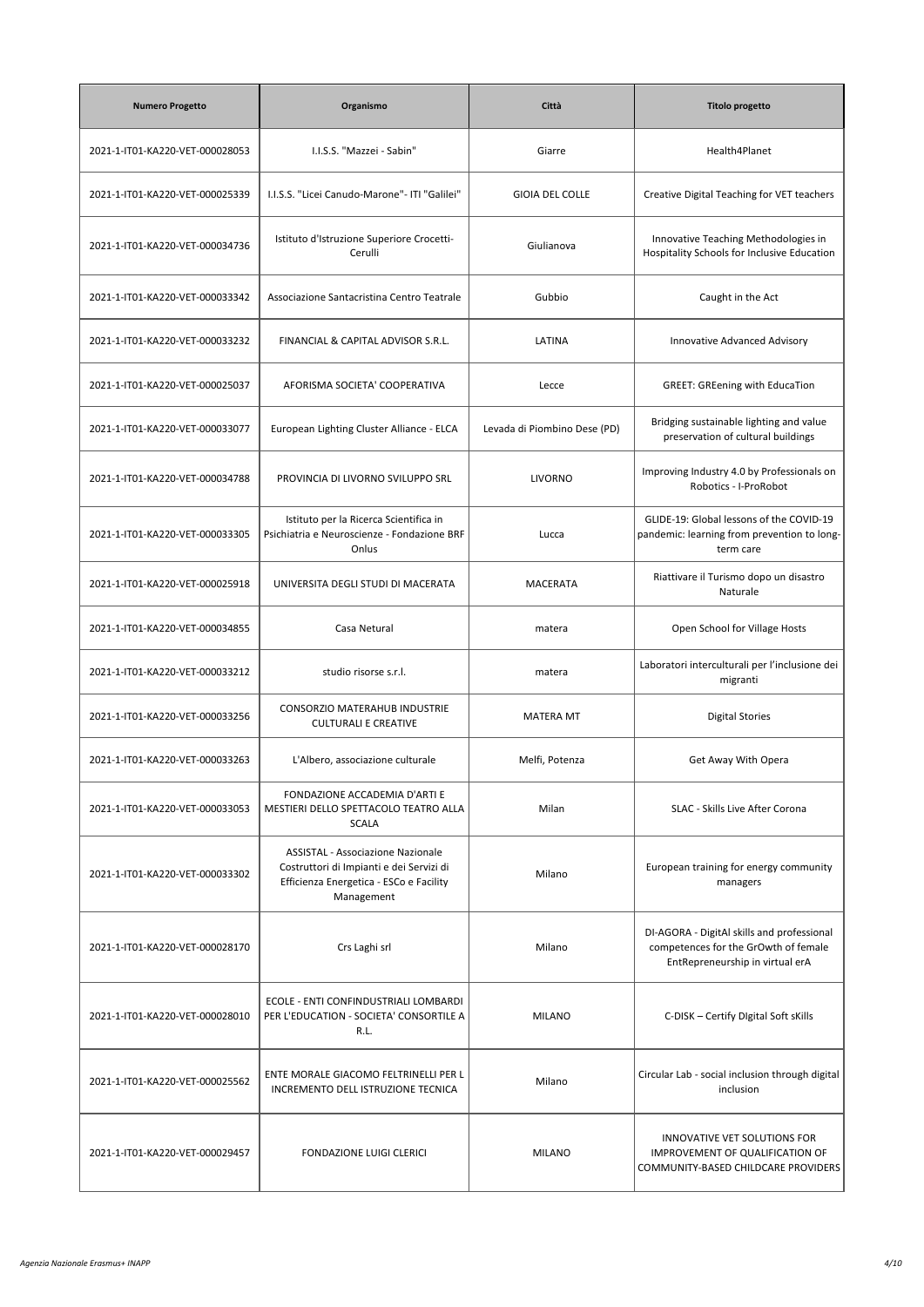| <b>Numero Progetto</b>          | Organismo                                                                                                                    | Città         | <b>Titolo progetto</b>                                                                            |
|---------------------------------|------------------------------------------------------------------------------------------------------------------------------|---------------|---------------------------------------------------------------------------------------------------|
| 2021-1-IT01-KA220-VET-000033137 | FONDAZIONE POLITECNICO DI MILANO                                                                                             | <b>MILANO</b> | Digital Skills for the Post-pandemic Economy<br>in 2021                                           |
| 2021-1-IT01-KA220-VET-000025422 | Istituto Tecnico Superiore Angelo Rizzoli per<br>le Tecnologie dell'Informazione e della<br>Comunicazione                    | Milano        | CCI-Booster - Cultural and Creative Industry<br><b>Booster</b>                                    |
| 2021-1-IT01-KA220-VET-000028110 | Salesiani Lombardia per la formazione ed il<br>lavoro - CNOS-FAP                                                             | Milano        | iMech+: Innovating MECHanics and<br>mechatronics teaching methodologies for an<br>inclusive VET   |
| 2021-1-IT01-KA220-VET-000030154 | UNIVERSITA CATTOLICA DEL SACRO CUORE                                                                                         | <b>MILANO</b> | <b>European Mobility Career Counseling</b>                                                        |
| 2021-1-IT01-KA220-VET-000028001 | ARETES SOCIETA COOPERATIVA                                                                                                   | <b>MODENA</b> | PEER MOB- STRUMENTI PER UNA MOBILITA'<br>SOSTENIBILE E INCLUSIVA                                  |
| 2021-1-IT01-KA220-VET-000034768 | Training 2000 psc                                                                                                            | Mondavio      | VET Micro-credentialing in the tourism<br>sector                                                  |
| 2021-1-IT01-KA220-VET-000034841 | H.R.Y.O HUMAN RIGHTS YOUTH<br>ORGANIZATION                                                                                   | MONREALE      | <b>Digital Gardening</b>                                                                          |
| 2021-1-IT01-KA220-VET-000033347 | ISTITUTO STATALE DI ISTRUZIONE<br>SUPERIORE "MOSE' BIANCHI"                                                                  | Monza         | D.I.G.I. Tour Action 4.0 - Digital Innovative<br>Green Inclusive Tourism eduAction 4.0            |
| 2021-1-IT01-KA220-VET-000033225 | COSVITEC SOCIETA CONSORTILE ARL                                                                                              | <b>NAPOLI</b> | Digital Farmer                                                                                    |
| 2021-1-IT01-KA220-VET-000033030 | E.I.T.D. S.r.l. Enterprise Innovation Training<br>and Development                                                            | Napoli        | E-Tourism                                                                                         |
| 2021-1-IT01-KA220-VET-000034801 | Fondazione Ifel Campania                                                                                                     | Napoli        | intrOducing Practices in opEn innovatioN 4U                                                       |
| 2021-1-IT01-KA220-VET-000029757 | <b>FONDAZIONE ISTITUTO TECNICO SUPERIORE</b><br>PER TECNOLOGIE INNOVATIVE PER I BENI E<br>LE ATTIVITÀ CULTURALI E TURISTICHE | <b>NAPOLI</b> | Gardens for Future                                                                                |
| 2021-1-IT01-KA220-VET-000033185 | FORMARE POLO NAZIONALE FORMAZIONE<br>PER LO SHIPPING                                                                         | <b>NAPOLI</b> | Promoting youNg NEETS' social inclusion and<br>emPloyment within the Blue and CiRcular<br>Economy |
| 2021-1-IT01-KA220-VET-000034700 | Italian Maritime Academy Technologies srl                                                                                    | Napoli        | Cultivating Green Skills in Maritime Sector                                                       |
| 2021-1-IT01-KA220-VET-000028111 | MAREA S.C. A R.L.                                                                                                            | <b>NAPOLI</b> | New Jedi - NEW Job European alliance in<br>green Delivery                                         |
| 2021-1-IT01-KA220-VET-000033031 | UNIVERSITA DEGLI STUDI DI NAPOLI<br><b>FEDERICO II</b>                                                                       | <b>NAPOLI</b> | <b>DUal Company Tutors trAining</b>                                                               |
| 2021-1-IT01-KA220-VET-000033126 | UNIVERSITA DEGLI STUDI DI NAPOLI<br><b>FEDERICO II</b>                                                                       | <b>NAPOLI</b> | KREAS- Creative skills, the perimeter of the<br>new minimum knowldege                             |
| 2021-1-IT01-KA220-VET-000034747 | UNIVERSITA DEGLI STUDI DI NAPOLI<br><b>FEDERICO II</b>                                                                       | <b>NAPOLI</b> | Diversity and Inclusion in Microenterprises                                                       |
| 2021-1-IT01-KA220-VET-000033044 | Fermata d'Autobus                                                                                                            | Oglianico     | DARIO! Disadvantaged Artists Reaching<br>Inclusion and Occupability                               |
| 2021-1-IT01-KA220-VET-000028041 | EDUFORMA SRL                                                                                                                 | Padova        | POST COVID DIGIPRENEURS                                                                           |
| 2021-1-IT01-KA220-VET-000033121 | Fondazione Fenice Onlus                                                                                                      | Padova        | Mobility for European Rural Areas                                                                 |
| 2021-1-IT01-KA220-VET-000028015 | UNIONE DEGLI ASSESSORATI ALLE POLITICHE<br>SOCIO-SANITARIE, DELL ISTRUZIONE E DEL<br>LAVORO                                  | PALERMO       | Emotional Skills in organisational training:<br>increasing well-being in public entities          |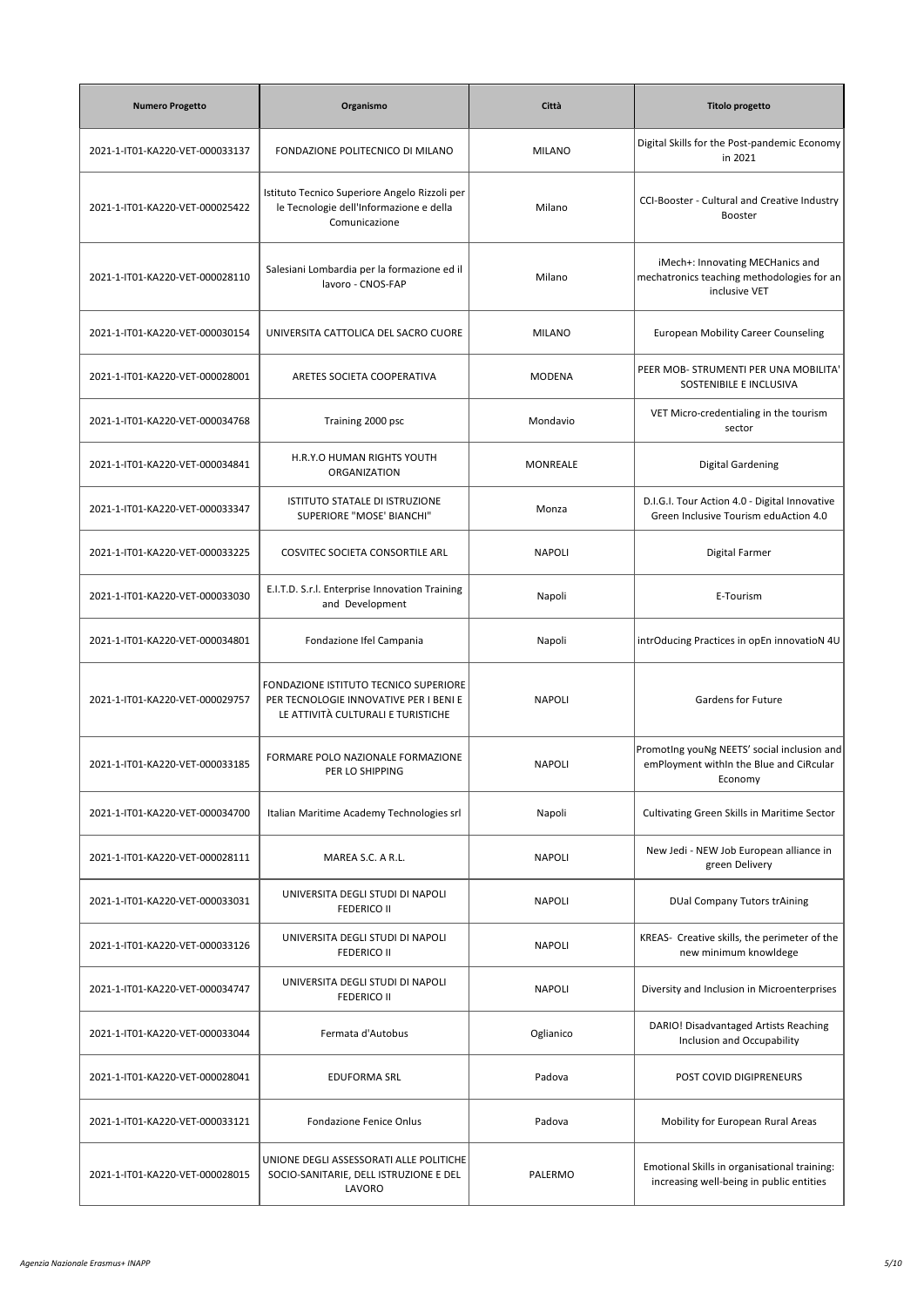| <b>Numero Progetto</b>          | Organismo                                                                                  | Città                 | <b>Titolo progetto</b>                                                                                                                                                                                                                                                    |
|---------------------------------|--------------------------------------------------------------------------------------------|-----------------------|---------------------------------------------------------------------------------------------------------------------------------------------------------------------------------------------------------------------------------------------------------------------------|
| 2021-1-IT01-KA220-VET-000034843 | Camera di Commercio I.A.A. di Pavia                                                        | Pavia                 | Digital Innovation Skills in Agriculture                                                                                                                                                                                                                                  |
| 2021-1-IT01-KA220-VET-000033029 | Centro Servizi Formazione                                                                  | Pavia                 | Digital Green Skills                                                                                                                                                                                                                                                      |
| 2021-1-IT01-KA220-VET-000033272 | ANCI Umbria - Associazione dei Comuni<br>dell'Umbria                                       | Perugia               | Gestione della diversità e negoziazione del<br>conflitto per servizi pubblici inclusivi - una<br>risorsa formativa a distanza per il<br>management.                                                                                                                       |
| 2021-1-IT01-KA220-VET-000028009 | ARIS FORMAZIONE E RICERCA SOCIETA<br>COOPERATIVA                                           | PERUGIA               | Green and Digital skills for Sustainable<br>Viticulture                                                                                                                                                                                                                   |
| 2021-1-IT01-KA220-VET-000027994 | CENTRO EDILE SICUREZZA FORMAZIONE                                                          | PERUGIA               | Digital Education Readiness in Building VET<br>Systems, by incorporating digital online<br>technology into teaching, training and<br>learning, included work based learning, and<br>supporting learners, teachers and trainers in<br>adapting to online/distance learning |
| 2021-1-IT01-KA220-VET-000028026 | CeSAR, Centro per lo Sviluppo Agricolo e<br>Rurale                                         | perugia               | FArming Competencies and<br>Entrepreneurship education                                                                                                                                                                                                                    |
| 2021-1-IT01-KA220-VET-000033340 | E.N.F.A.P. UMBRIA (Ente Nazionale per la<br>Formazione e I Addestramento<br>Professionale) | Perugia               | Design Retail Expertise and Shop Support -<br>Designing a joint training modules for the<br>Shop Assistant in Clothing Sector, to support<br>the adaptation of VET to new labour market<br>needs                                                                          |
| 2021-1-IT01-KA220-VET-000033022 | ECIPA UMBRIA SCARL                                                                         | PERUGIA               | European Atelier of Crafts 4.0. - Digital Skills<br>and Augmented Didactics applied to<br>the European Atelier of Crafts Model                                                                                                                                            |
| 2021-1-IT01-KA220-VET-000033362 | <b>FORMA.AZIONE SRL</b>                                                                    | PERUGIA               | NEW - NEurodiversity at Work                                                                                                                                                                                                                                              |
| 2021-1-IT01-KA220-VET-000033159 | PROMOVIDEO SRL                                                                             | PERUGIA               | Europe 360 Tours                                                                                                                                                                                                                                                          |
| 2021-1-IT01-KA220-VET-000028072 | TIBER UMBRIA COMETT EDUCATION<br>PROGRAMME                                                 | PERUGIA               | CERASMUS -2- INNOVATION                                                                                                                                                                                                                                                   |
| 2021-1-IT01-KA220-VET-000033129 | UNIVERSITA DEGLI STUDI DI PERUGIA                                                          | PERUGIA               | REinforcing Strategies to Tackle eco-anxiety                                                                                                                                                                                                                              |
| 2021-1-IT01-KA220-VET-000034875 | UNIVERSITA DEGLI STUDI DI PERUGIA                                                          | PERUGIA               | Engaging Cities: Experience tourism training<br>for VET                                                                                                                                                                                                                   |
| 2021-1-IT01-KA220-VET-000034613 | Assindustria Consulting srl                                                                | Pesaro                | MakeMyFuture - Improving Digital<br>Competences for Advanced Manufacturing<br>Industries through Maker Education                                                                                                                                                          |
| 2021-1-IT01-KA220-VET-000024745 | CNA Associazione Provinciale di Pesaro e<br>Urbino                                         | Pesaro                | Setting Up a Waste Management Hierarchy<br>in Textile SMEs                                                                                                                                                                                                                |
| 2021-1-IT01-KA220-VET-000034629 | LEARNABLE SOCIETA' COOPERATIVA A R.L                                                       | PESARO                | DiTwin - Digital Twin for Digital Education In<br><b>Technical Vet Schools</b>                                                                                                                                                                                            |
| 2021-1-IT01-KA220-VET-000034829 | CARSA S.R.L.                                                                               | Pescara               | Observing Frames and Functions In<br>Communities (by) Identifying Needs and<br>Expectations                                                                                                                                                                               |
| 2021-1-IT01-KA220-VET-000028122 | <b>ASSOCIATION HALIOTIS</b>                                                                | PETRALIA SOTTANA (PA) | SUSTAINABLE FOOD FOR SUSTAINABLE<br><b>FUTURE</b>                                                                                                                                                                                                                         |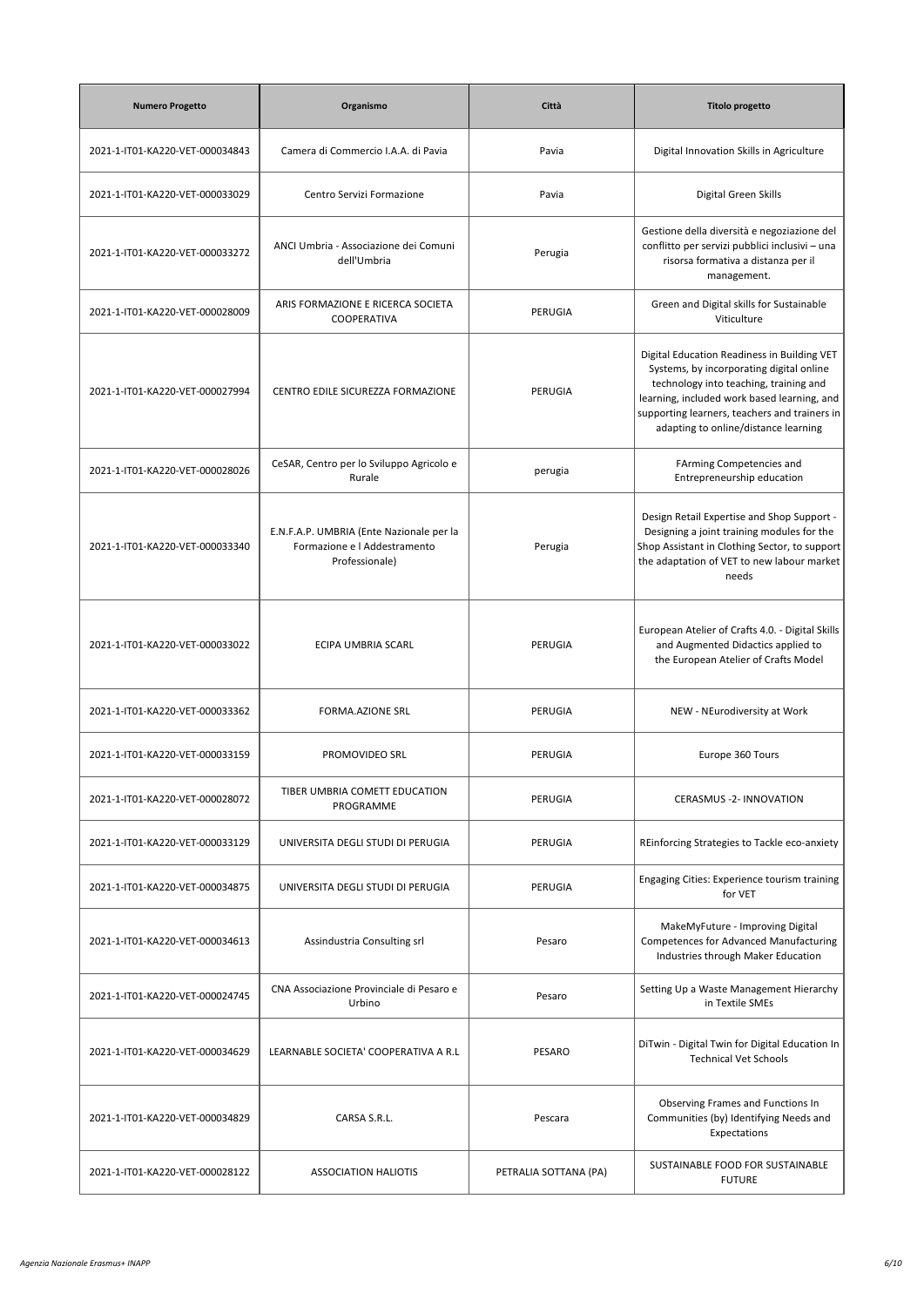| <b>Numero Progetto</b>          | Organismo                                                                                             | Città                | <b>Titolo progetto</b>                                                                                                                                                                                     |
|---------------------------------|-------------------------------------------------------------------------------------------------------|----------------------|------------------------------------------------------------------------------------------------------------------------------------------------------------------------------------------------------------|
| 2021-1-IT01-KA220-VET-000028047 | SCUOLA SUPERIORE DI STUDI UNIVERSITARI<br>E DI PERFEZIONAMENTO S ANNA                                 | <b>PISA</b>          | undeRstanding the Ethics and reGUlation of<br>Artificial Intelligence. A compeTEncies'<br>strategy for managers, professionals and<br>trainers                                                             |
| 2021-1-IT01-KA220-VET-000029344 | SOCIETA' COOPERATIVA A.FO.RI.S.MA. - ACLI<br>FORMAZIONE RICERCA SERVIZI<br>MANAGEMENT                 | <b>PISA</b>          | Smart Tools for Inclusive Teaching in VET                                                                                                                                                                  |
| 2021-1-IT01-KA220-VET-000025325 | UNIVERSITA DI PISA                                                                                    | <b>PISA</b>          | INSECT SECTOR FOR FEED AND FOOD -<br>CREATION OF SPECIFIC PROFESSIONALS,<br>THROUGH INNOVATIVE TRAINING AND<br><b>EDUCATION</b>                                                                            |
| 2021-1-IT01-KA220-VET-000028180 | UNIVERSITA DI PISA                                                                                    | <b>PISA</b>          | "New educational approach of innovative<br>technologies and eco-advances in the<br>marble industry"                                                                                                        |
| 2021-1-IT01-KA220-VET-000034665 | IAL INNOVAZIONE APPRENDIMENTO<br>LAVORO FRIULI VENEZIA GIULIA SRL<br><b>IMPRESA SOCIALE</b>           | <b>PORDENONE</b>     | <b>RESET: Resources for Post-Pandemic</b><br><b>Effective Training</b>                                                                                                                                     |
| 2021-1-IT01-KA220-VET-000033191 | Exeo Lab Srl                                                                                          | Potenza              | Career Roadmap for a New Era                                                                                                                                                                               |
| 2021-1-IT01-KA220-VET-000034682 | GODESK S.R.L.                                                                                         | Potenza              | <b>Vocation Vacation</b>                                                                                                                                                                                   |
| 2021-1-IT01-KA220-VET-000033354 | Youth Europe Service                                                                                  | Potenza              | <b>GREEN CITIES DESIGN TOOL</b>                                                                                                                                                                            |
| 2021-1-IT01-KA220-VET-000033025 | <b>FLAMINIA</b>                                                                                       | RAVENNA              | Get On Board: new competences for a<br>Digital and Green Transition in the port<br>Economy                                                                                                                 |
| 2021-1-IT01-KA220-VET-000033037 | DEMETRA FORMAZIONE SRL                                                                                | <b>REGGIO EMILIA</b> | Abilitating diGItal Learning to innovate VET<br>sector                                                                                                                                                     |
| 2021-1-IT01-KA220-VET-000033103 | <b>AGENFOR ITALIA ASSOCIAZIONE</b>                                                                    | RIMINI               | <b>Preven Training</b>                                                                                                                                                                                     |
| 2021-1-IT01-KA220-VET-000025751 | ETS Volontarimini - Associazione per lo<br>sviluppo del volontariato della provincia di<br>Rimini ODV | Rimini               | L'arte di essere diversi : formare<br>professionisti VET Europei all' inclusione di<br>giovani con disabilità intellettiva attraverso il<br>teatro.                                                        |
| 2021-1-IT01-KA220-VET-000033303 | LABORATORIO ITALIANO DI PSICOANALISII<br>MULTIFAMILIARE ( L.I.Psi.M)                                  | Roma                 | MULTIFAMILY GROUPS IN MENTAL HEALTH                                                                                                                                                                        |
| 2021-1-IT01-KA220-VET-000033244 | ASS.FOR.SEO. Società Consortile ar.l.                                                                 | <b>ROMA</b>          | <b>Extended Classrooms for Higher</b><br>Opportunities Enhancing Skills.                                                                                                                                   |
| 2021-1-IT01-KA220-VET-000032987 | Associazione Italiana Persone Down onlus                                                              | Roma                 | Valueable Safety at Work                                                                                                                                                                                   |
| 2021-1-IT01-KA220-VET-000035649 | Associazione Nazionale Orientatori - ASNOR                                                            | Roma                 | Innovative European Career Guidance                                                                                                                                                                        |
| 2021-1-IT01-KA220-VET-000032920 | CIAPE - CENTRO ITALIANO PER<br>L'APPRENDIMENTO PERMANENTE                                             | <b>ROMA</b>          | Governance, benchmarking and training<br>tools for an effective use of smart working as<br>a lever for the DIGital transformation of<br>European local Public Administrations in<br>rural and remote areas |
| 2021-1-IT01-KA220-VET-000034743 | CONFEDERAZIONE ITALIANA ARMATORI                                                                      | Roma                 | ENabling The maRitime ANd oCeanographic<br>sEctors in the post- COVID-19 era                                                                                                                               |
| 2021-1-IT01-KA220-VET-000034850 | CONSIGLIO NAZIONALE DELLE RICERCHE                                                                    | <b>ROMA</b>          | The path from STEMM Researcher to<br>iNNovatoR                                                                                                                                                             |
| 2021-1-IT01-KA220-VET-000034885 | COORDINAMENTO NAZIONALE COMUNITA<br>DI ACCOGLIENZA ASSOCIAZIONE                                       | <b>ROMA</b>          | Utopia 3 : Get out of addiction. Pathways to<br>support women                                                                                                                                              |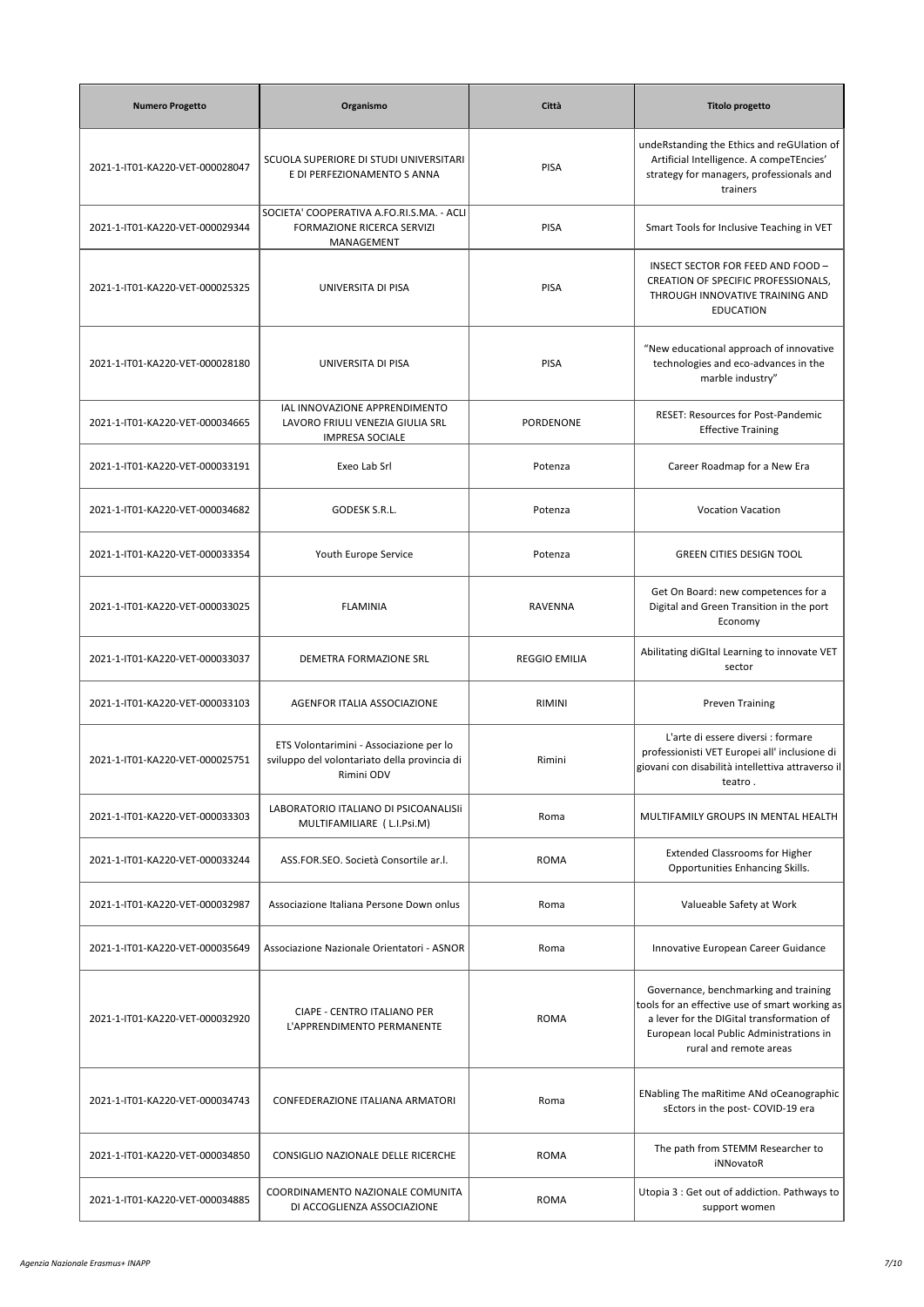| <b>Numero Progetto</b>          | Organismo                                                                                                             | Città       | <b>Titolo progetto</b>                                                                                                                                           |
|---------------------------------|-----------------------------------------------------------------------------------------------------------------------|-------------|------------------------------------------------------------------------------------------------------------------------------------------------------------------|
| 2021-1-IT01-KA220-VET-000025864 | ENGIM - ENTE NAZIONALE GIUSEPPINI DEL<br><b>MURIALDO</b>                                                              | <b>ROMA</b> | Micro-Credentials for VET                                                                                                                                        |
| 2021-1-IT01-KA220-VET-000033352 | Ente Nazionale per il Microcredito                                                                                    | Roma        | Promoting entrepreneurship and access to<br>finance in the Cultural and Creative Sector                                                                          |
| 2021-1-IT01-KA220-VET-000028189 | Fai Cisl nazionale                                                                                                    | Roma        | Training Opportunities for Migrants in the<br>Agrifood Sector                                                                                                    |
| 2021-1-IT01-KA220-VET-000034771 | ISTITUTO NAZIONALE DI ASTROFISICA                                                                                     | <b>ROMA</b> | Skills for Tourism And Recognition of the<br>importance of dark skies                                                                                            |
| 2021-1-IT01-KA220-VET-000034797 | MAZZINI LAB S.R.L. BENEFIT                                                                                            | Roma        | Risk Management for Cultural Heritage                                                                                                                            |
| 2021-1-IT01-KA220-VET-000029691 | Polisportive Giovanili Salesiane                                                                                      | Roma        | <b>Enhance Mentoring Skills of Sport Coaches</b><br>Professional                                                                                                 |
| 2021-1-IT01-KA220-VET-000024914 | PROGEU-PROGRESS IN EUROPEAN UNION -<br>ISTITUTO PER LO SVILUPPO APS                                                   | <b>ROMA</b> | EQF oriented prior learning systemization<br>for refugees                                                                                                        |
| 2021-1-IT01-KA220-VET-000024984 | PROGEU-PROGRESS IN EUROPEAN UNION -<br>ISTITUTO PER LO SVILUPPO APS                                                   | <b>ROMA</b> | Strategie di Disability Management: un<br>approccio innovativo di apprendimento<br>permanente per avere successo sul posto di<br>lavoro                          |
| 2021-1-IT01-KA220-VET-000028077 | PROGEU-PROGRESS IN EUROPEAN UNION -<br>ISTITUTO PER LO SVILUPPO APS                                                   | <b>ROMA</b> | Un approccio orientato alla carriera per<br>sostenere i nuovi giovani imprenditori                                                                               |
| 2021-1-IT01-KA220-VET-000033241 | SISTEMI FORMATIVI CONFINDUSTRIA SCPA                                                                                  | <b>ROMA</b> | Digitalizzazione della WBL e attività<br>esperienziale - Deal with Digital Work-Based<br>Learning                                                                |
| 2021-1-IT01-KA220-VET-000025311 | <b>STUDIO COME SRL</b>                                                                                                | <b>ROMA</b> | United in Religious Diversity - for a<br>stereotypes-free education                                                                                              |
| 2021-1-IT01-KA220-VET-000030357 | STUDIO SAPERESSERE SRL                                                                                                | Roma        | DIG.I.T.ABLE - DIGital Inclusive Trainers for<br><b>AccessiBLE Education</b>                                                                                     |
| 2021-1-IT01-KA220-VET-000033376 | <b>UGL FERROVIERI</b>                                                                                                 | <b>ROMA</b> | "Filling the Gap: un viaggio per l'Europa per<br>creare un nuovo modello di formazione per<br>aumentare l'occupabilità dei giovani nel<br>settore dei trasporti" |
| 2021-1-IT01-KA220-VET-000034608 | UNIVERSITA DEGLI STUDI DI ROMA TOR<br>VERGATA                                                                         | <b>ROMA</b> | HANDLING STRESS-CASE SCENARIOS<br>THROUGH PROBLEM-SOLVING IN A SOCIAL<br>LEARNING ECOSYSTEM                                                                      |
| 2021-1-IT01-KA220-VET-000034808 | UNIVERSITA DEGLI STUDI ROMA TRE                                                                                       | <b>ROMA</b> | ECO. Empower Competencies in<br>Organisations. Bilan de Compétence for<br>professional and organisational transitions                                            |
| 2021-1-IT01-KA220-VET-000033298 | UNIVERSITA TELEMATICA INTERNAZIONALE-<br><b>UNINETTUNO</b>                                                            | <b>ROMA</b> | Green Innovation in the Fashion industry<br>management                                                                                                           |
| 2021-1-IT01-KA220-VET-000032940 | Archivio della Memoria                                                                                                | rome        | INTER-CHA: INTERnationalization Cultural<br>Heritage Assistant - new WBL profession in<br>duty of internationalization of cultural<br>heritage institutions      |
| 2021-1-IT01-KA220-VET-000025629 | CONSORZIO NAZIONALE MEUCCIO RUINI<br>PER LA FORMAZIONE, I SERVIZI AL LAVORO E<br>L'INNOVAZIONE TECNOLOGICA - SOCIETA' | Rome        | Digital Competencies in Home Care Services                                                                                                                       |
| 2021-1-IT01-KA220-VET-000034894 | ENAMA                                                                                                                 | Rome        | Digital Farming for Vocational Education and<br>Training                                                                                                         |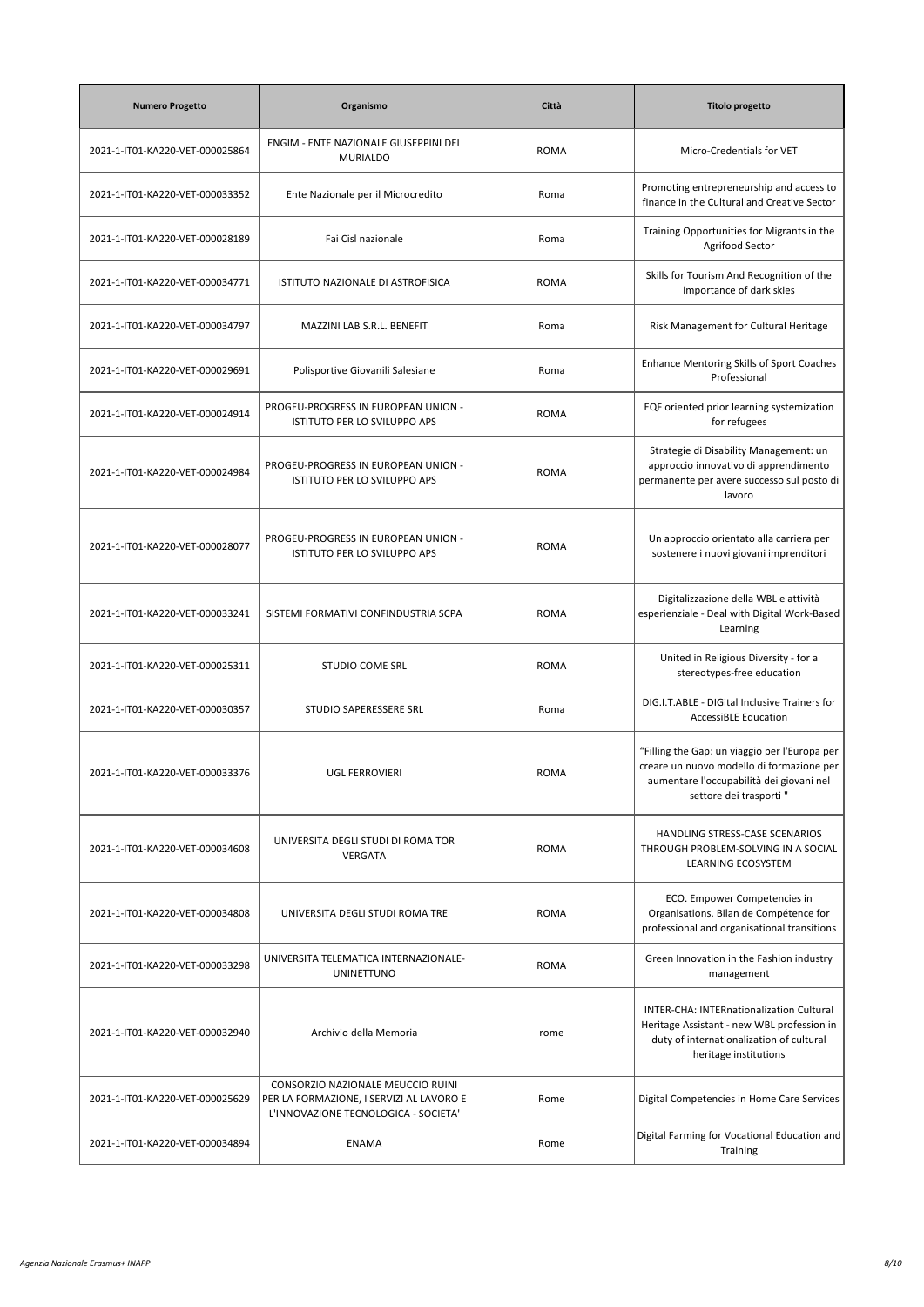| <b>Numero Progetto</b>          | Organismo                                                                                               | Città                      | <b>Titolo progetto</b>                                                                                                    |
|---------------------------------|---------------------------------------------------------------------------------------------------------|----------------------------|---------------------------------------------------------------------------------------------------------------------------|
| 2021-1-IT01-KA220-VET-000028103 | Fattore K                                                                                               | Rome                       | Theatre and sport. Towards the building of<br>an innovation pedagogy for the actor<br>training                            |
| 2021-1-IT01-KA220-VET-000034721 | IAL Nazionale- Innovazione Apprendimento<br>Lavoro s.r.l Impresa Sociale                                | Rome                       | iThink: critical thinking in young people for<br>active citizenship                                                       |
| 2021-1-IT01-KA220-VET-000030053 | Italian in Italy                                                                                        | Rome                       | Fostering awareness of skills for<br>entrepreneurship of young women                                                      |
| 2021-1-IT01-KA220-VET-000033087 | Università degli Studi di Roma "Unitelma<br>Sapienza"                                                   | Rome                       | Circular Bioeconomy for improving agrifood<br>VET institutes' teachers' skills and<br>competencies                        |
| 2021-1-IT01-KA220-VET-000034828 | <b>ISIS VALDARNO</b>                                                                                    | SAN GIOVANNI VALDARNO      | #Employability_Game - The Employability<br>Serious Game. Act as a sustainable<br>entrepreneur                             |
| 2021-1-IT01-KA220-VET-000034766 | <b>INFOR ELEA</b>                                                                                       | SAN SECONDO DI PINEROLO TO | FaBioLa - Farming linking Biogas and<br>Landscape in Europe                                                               |
| 2021-1-IT01-KA220-VET-000025545 | <b>Umbria Training Center</b>                                                                           | Scheggino                  | Fostering employment skills development<br>and work insertion for VET students with<br>disabilities                       |
| 2021-1-IT01-KA220-VET-000025603 | AZIENDA VIVAISTICA REGIONALE<br><b>UMBRAFLOR</b>                                                        | SPELLO                     | Develop an Education Digital Tool to combat<br>climate change and enhance sustainable<br>development                      |
| 2021-1-IT01-KA220-VET-000033054 | Ikon Srl                                                                                                | Staranzano                 | SPACE project: strengthening inclusion for<br>potential artificial intelligence challenging<br>and economics developments |
| 2021-1-IT01-KA220-VET-000033136 | X23 SRL                                                                                                 | Stradella                  | Digital, Green Innovative approaches for VET<br>training in Tourism                                                       |
| 2021-1-IT01-KA220-VET-000030261 | Cooperativa Sociale Arcadia                                                                             | Tarquinia                  | New mEThodologies for WORKing Inclusion<br>of disadvantaged young                                                         |
| 2021-1-IT01-KA220-VET-000034884 | COMUNE DI TEMPIO PAUSANIA                                                                               | <b>TEMPIO PAUSANIA</b>     | SEP - Suber Economy Project the Future                                                                                    |
| 2021-1-IT01-KA220-VET-000035646 | Futuro Digitale APS                                                                                     | TERRANOVA DA SIBARI        | Fail your way to success                                                                                                  |
| 2021-1-IT01-KA220-VET-000029652 | <b>ISTITUTO D'ISTRUZIONE SUPERIORE</b><br>CIUFFELLI - EINAUDI                                           | <b>TODI</b>                | Environmentally Sensitive Approaches in<br>Olive Waste Water Management in Olive<br>Production                            |
| 2021-1-IT01-KA220-VET-000033322 | CRAMARS SOCIETA COOPERATIVA SOCIALE                                                                     | TOLMEZZO UD                | Futures Literacy in Vocational Education and<br>Training                                                                  |
| 2021-1-IT01-KA220-VET-000028132 | Lag Middle Tiber                                                                                        | Torgiano                   | Neutralizing Emissions and Wastes on Food<br>& Agriculture Circular Trends Orienting Rural<br>Systems                     |
| 2021-1-IT01-KA220-VET-000034836 | CENTRO ITALIANO OPERE FEMMINILI<br>SALESIANE - FORMAZIONE PROFESSIONALE<br>PIEMONTE CIOFS - FP PIEMONTE | <b>TORINO</b>              | DIGICULT - Cultural Heritage: a source of<br>resilience and learning through digital<br>education                         |
| 2021-1-IT01-KA220-VET-000032930 | ENTE ACLI ISTRUZIONE PROFESSIONALE<br>PIEMONTE                                                          | <b>TORINO</b>              | User-friendly Practical Distance Active<br><b>Training Experience</b>                                                     |
| 2021-1-IT01-KA220-VET-000025409 | HumaCapiAct                                                                                             | Torino                     | Adaptation and integration of corporate<br>training evaluation methodologies into VET                                     |
| 2021-1-IT01-KA220-VET-000033356 | Cooperativa Sociale Prometeo onlus a<br>Mutualità Prevalente                                            | Trani                      | Digitalised Monitoring and Enabling Safety<br>Instructions on Health at Work                                              |